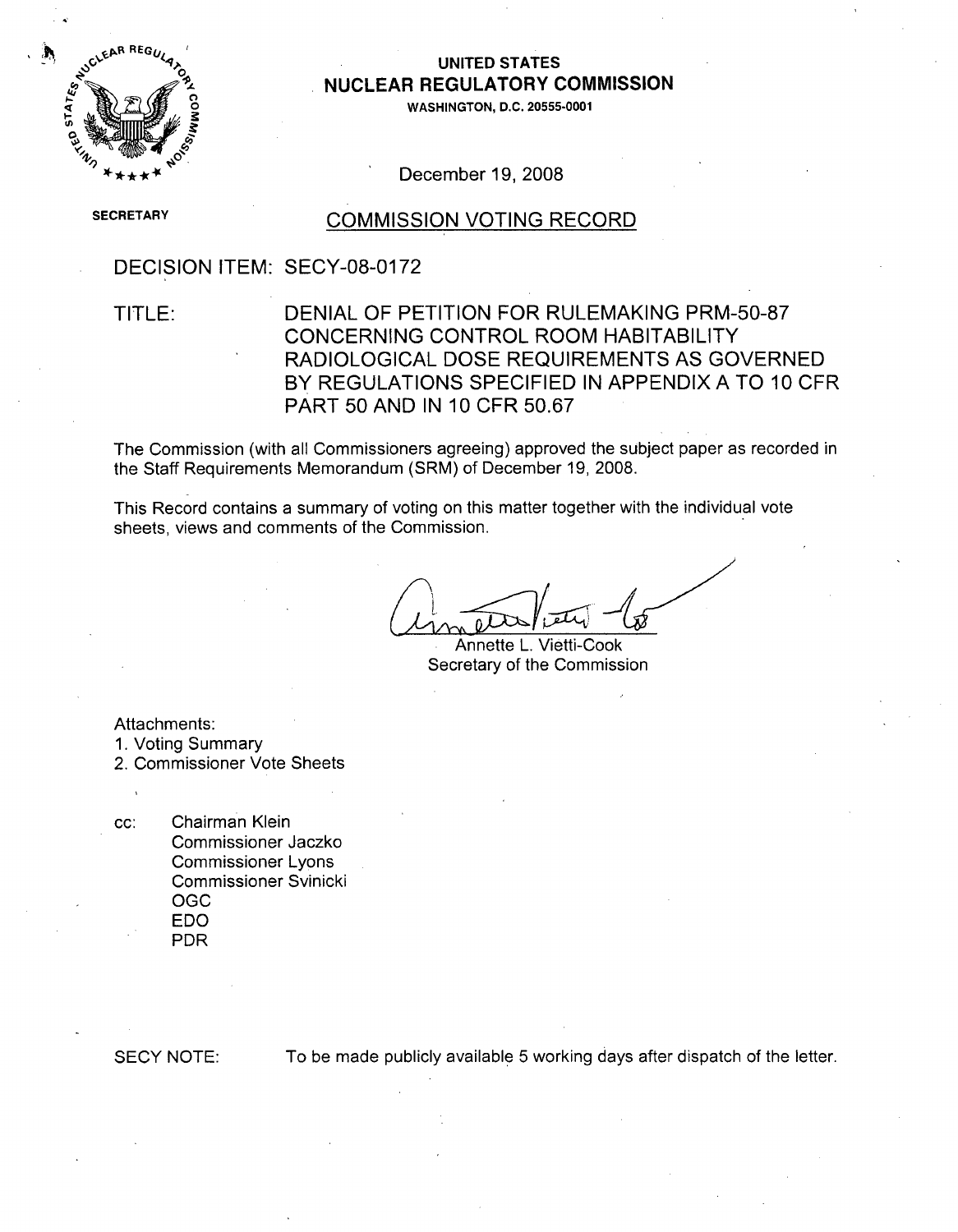### VOTING SUMMARY - SECY-08-0172

 $\left($ 

### RECORDED VOTES



### COMMENT RESOLUTION

In their vote sheets, all Commissioners approved the staffs recommendation and provided some additional comments. Subsequently, the comments of the Commission were incorporated into the guidance to staff as reflected in the SRM issued on December 19, 2008.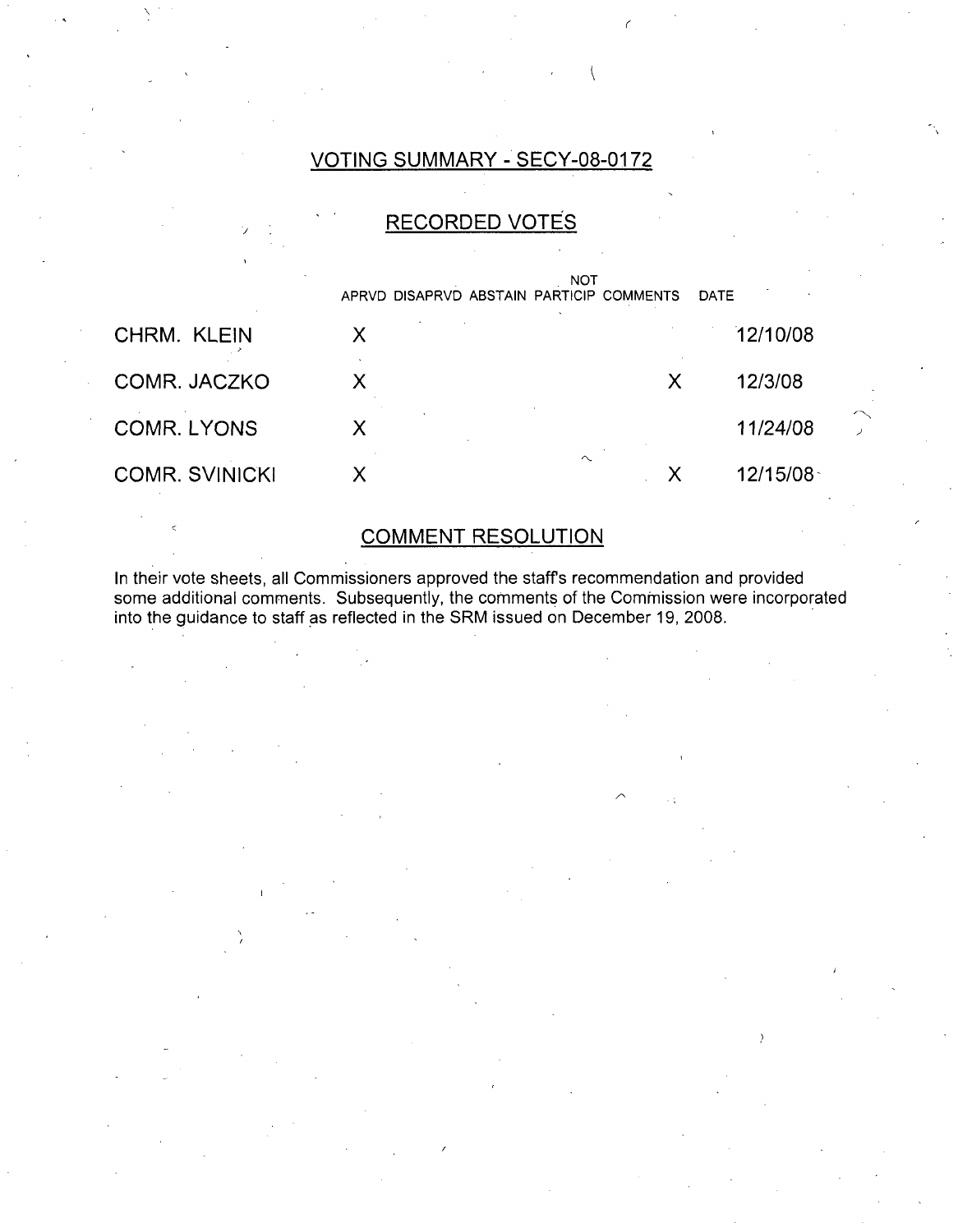### RESPONSE SHEET

TO: Annette Vietti-Cook, Secretary

FROM: CHAIRMAN KLEIN

SUBJECT: SECY-08-0172 - DENIAL OF PETITION FOR RULEMAKING PRM-50-87 CONCERNING CONTROL ROOM HABITABILITY RADIOLOGICAL DOSE REQUIREMENTS AS GOVERNED BY REGULATIONS SPECIFIED IN APPENDIX A TO 10 CFR PART 50 AND IN 10 CFR 50.67

Approved XX Disapproved Abstain

Not Participating **\_**

COMMENTS: Below \_\_ Attached \_\_ None XX

**SIGNATURE** 

 $\frac{2}{\sqrt{2}}$ 

Entered on "STARS" Yes **Vince 7** No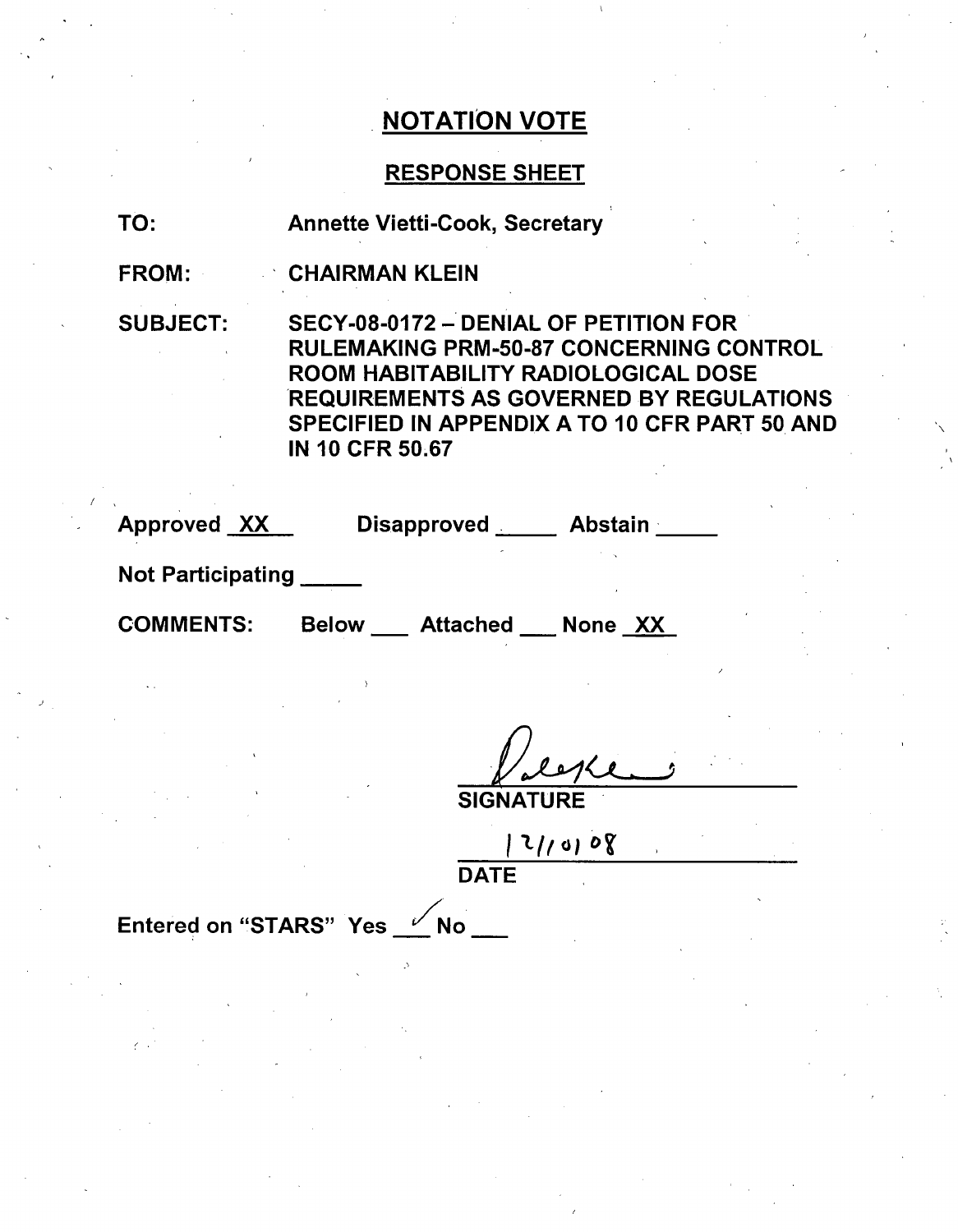## RESPONSE SHEET

| TO:               | <b>Annette Vietti-Cook, Secretary</b>                                                                                                                                                                                                                       |
|-------------------|-------------------------------------------------------------------------------------------------------------------------------------------------------------------------------------------------------------------------------------------------------------|
| <b>FROM:</b>      | <b>COMMISSIONER JACZKO</b>                                                                                                                                                                                                                                  |
| <b>SUBJECT:</b>   | SECY-08-0172 - DENIAL OF PETITION FOR<br><b>RULEMAKING PRM-50-87 CONCERNING CONTROL</b><br>ROOM HABITABILITY RADIOLOGICAL DOSE<br><b>REQUIREMENTS AS GOVERNED BY REGULATIONS</b><br>SPECIFIED IN APPENDIX A TO 10 CFR PART 50 AND<br><b>IN 10 CFR 50.67</b> |
|                   | Approved X Disapproved Abstain                                                                                                                                                                                                                              |
| Not Participating |                                                                                                                                                                                                                                                             |
|                   | COMMENTS: Below X Attached None                                                                                                                                                                                                                             |
| Register notice.  | The staff should clarify the first sentence of the second paragraph on page 24 of the Federal                                                                                                                                                               |

**SIGNATURE**  $12/3/58$ 

DATE

Entered on "STARS" Yes X No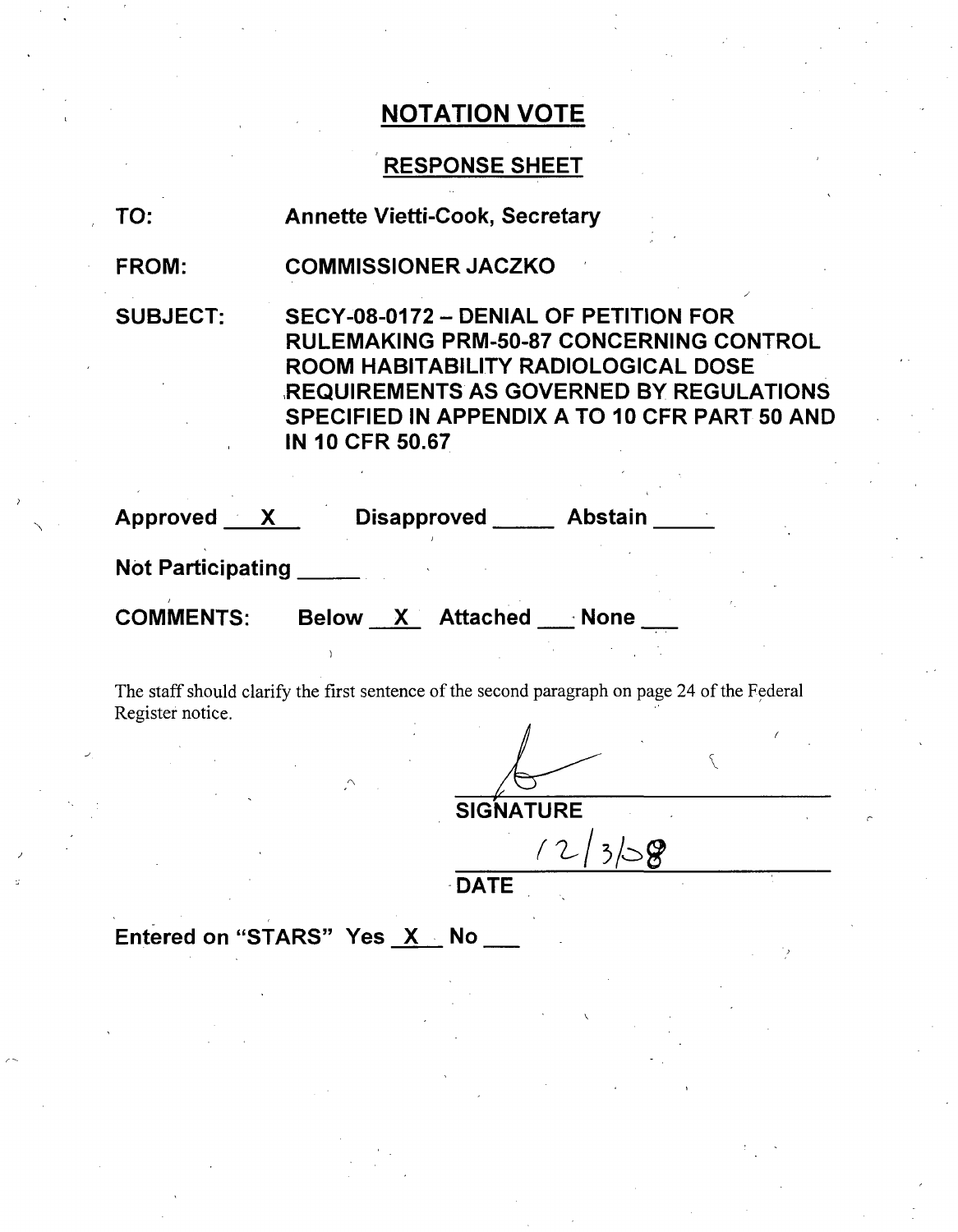### RESPONSE SHEET

**I**

TO: Annette Vietti-Cook, Secretary

COMMISSIONER LYONS FROM:

SUBJECT: SECY-08-0172 - DENIAL OF PETITION FOR RULEMAKING PRM-50-87 CONCERNING CONTROL ROOM HABITABILITY RADIOLOGICAL DOSE REQUIREMENTS AS GOVERNED BY REGULATIONS SPECIFIED IN APPENDIX A TO 10 CFR PART 50 AND IN 10 CFR 50.67

Approved X Disapproved Abstain

Not Participating

COMMENTS: Below Attached Mone X

ons **SIGNAT** 

DATE  $111 \quad 74 \quad 108$ 

Entered on "STARS" Yes X No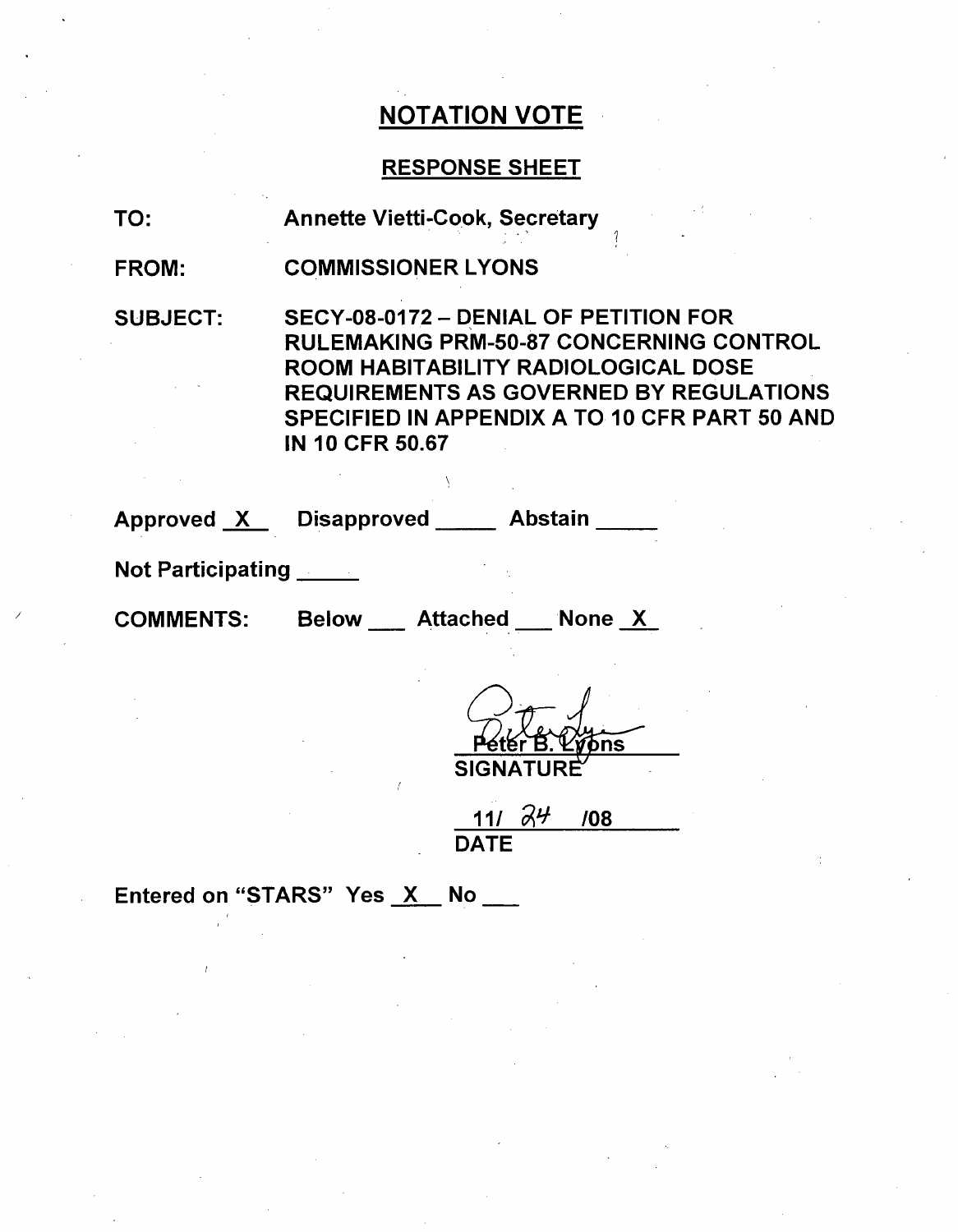## RESPONSE SHEET

TO: Annette Vietti-Cook, Secretary

FROM: COMMISSIONER SVINICKI

SUBJECT: SECY-08-0172 - DENIAL OF PETITION FOR RULEMAKING PRM-50-87 CONCERNING CONTROL ROOM HABITABILITY RADIOLOGICAL DOSE REQUIREMENTS AS GOVERNED BY REGULATIONS SPECIFIED IN APPENDIX A TO 10 CFR PART 50 AND IN 10 CFR 50.67

Approved XX Disapproved Abstain

Not Participating **\_**

COMMENTS: Below XX Attached None

I approve subject to the attached edits.

**SIGNATURE** 

**12/15108 DATE** 

Entered on "STARS" Yes  $\sqrt{\ }$ No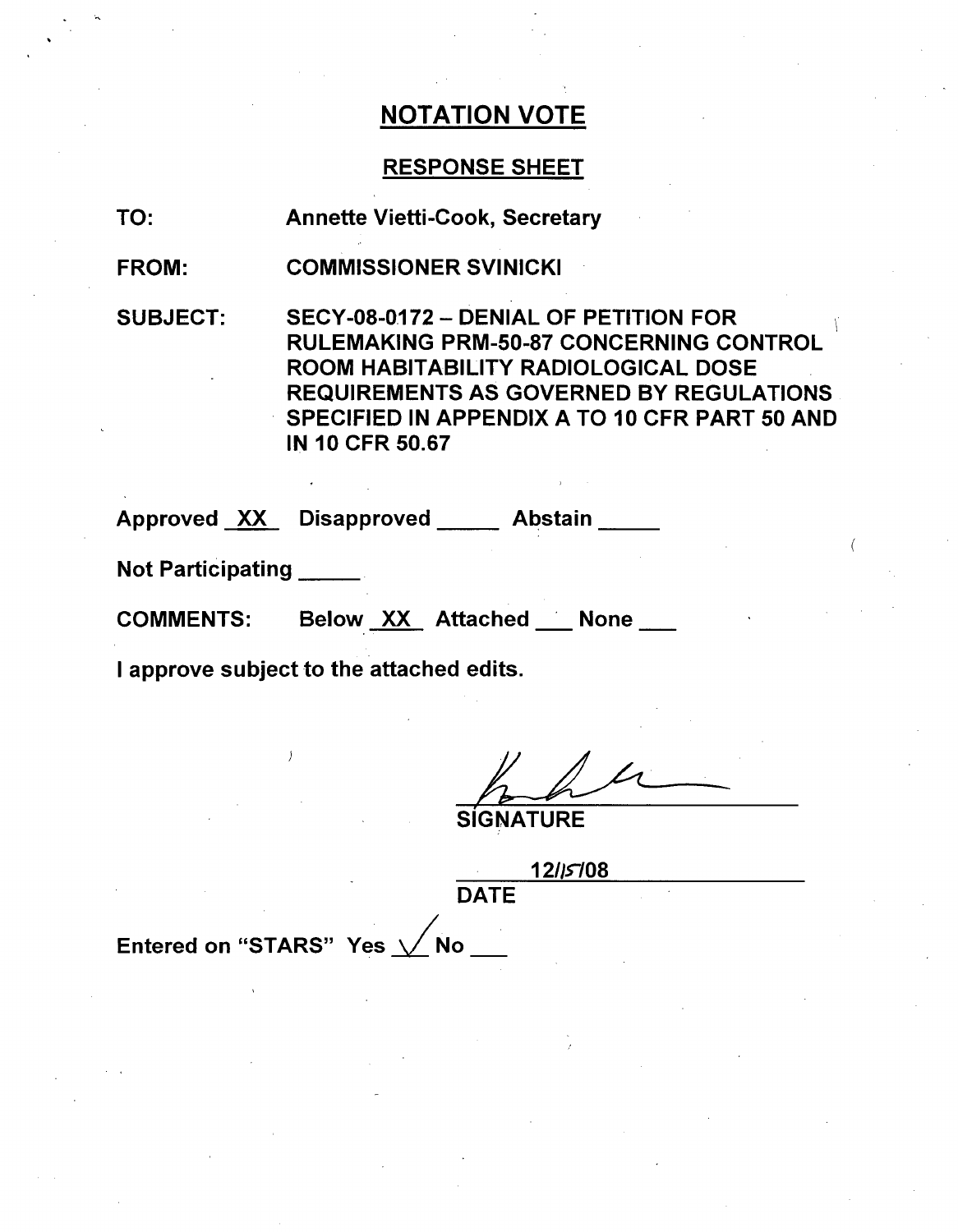the commercial nuclear electrical power generation industry, in STS change traveler TSTF-448, Revision 3. NRC published a Notice of Availability of the SER in the Federal Register on January 17, 2007 (72 FR 2022). Generic Letter (GL) 2003-01, dated June 12, 2003, is available on ADAMS (ML031620248).

*Comment:* In response to the petitioner's proposed guidance, NEI provided the following comments:

- The control room ventilation system should isolate on the detection of high radiation or toxic gas intake. NEI commented, "A good many control rooms in the industry already operate in this manner. Conversely, there are some plants that do not have automatic initiation of the emergency mode. Making this a requirement could result in an undue (and expensive) modification/backfit. For those plants susceptible to toxic gas intrusion, automatic initiation is typically the case (although not specifically implemented in all cases). If required, this also could result in undue (and expensive) modifications."
	- **e** The control room should have a minimum of one foot of concrete shielding or equivalent) on all surfaces. NEI commented, "It is unlikely that all controf room have one foot of concrete shielding on all surfaces. This requirement could result in undue (and expensive) modifications. A similar concern applies to the technical support center, which may also be affected by this requirement."
	- SCBAs and KI tablets should be readily available for operator use. Operators should maintain training in SCBAs. NEI commented, "The use of these methods has merit, but additional evaluation of their effects is necessary. The medical complications of ingesting KI would have to be evaluated for all CR personnel. The use of SCBA credit would require specific training for which operators will need to demonstrate the ability to conduct their safety related functions while wearing a SCBA for several hours."

- 25 -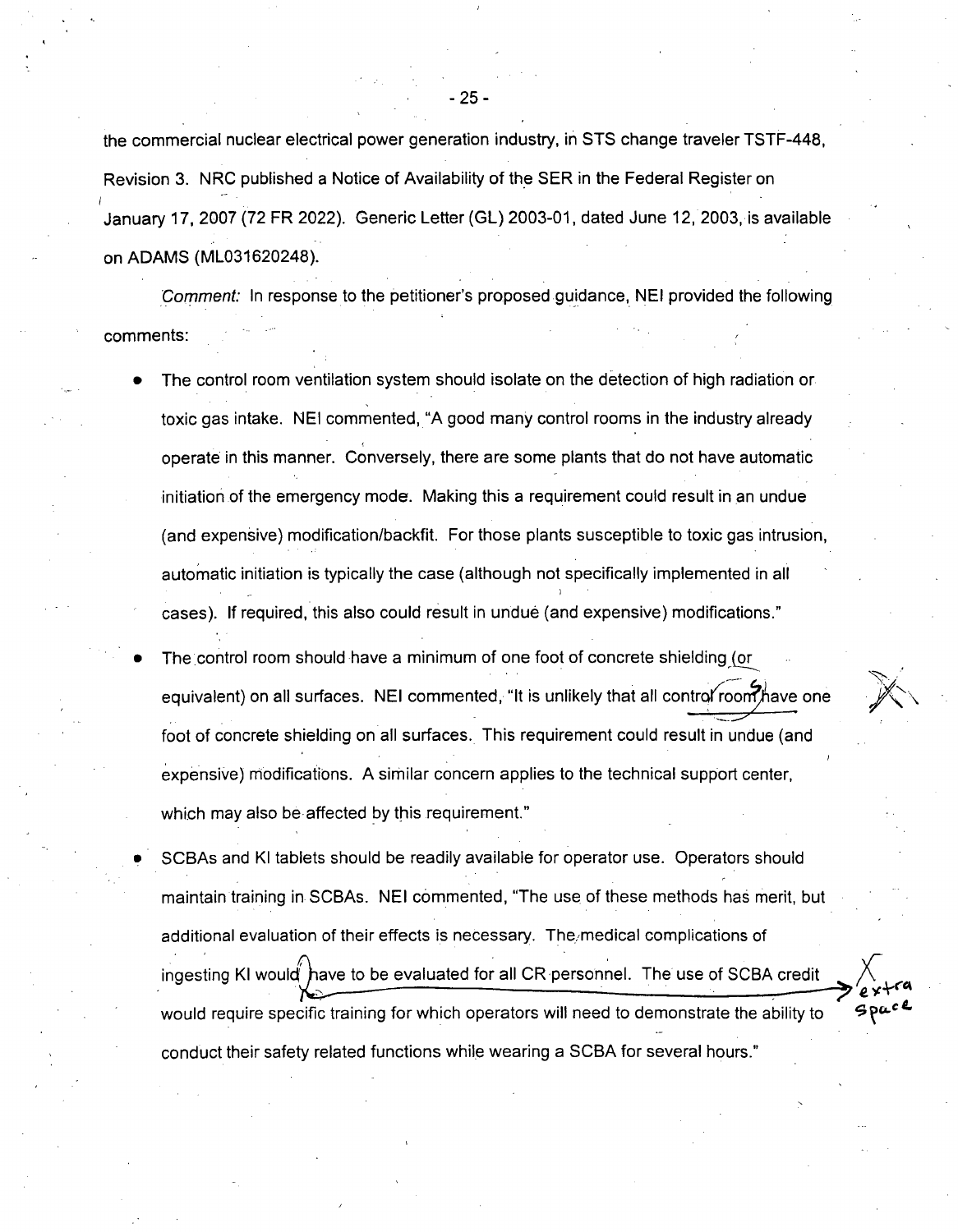Procedures should be developed to ensure control room purging is considered when the outside concentration is less than the inside concentration. NEI commented, "Although this appears. to be a good practice, it can't be credited in the operator dose analysis. The timing of purging could be critical based on the timing of the release and the release pathway. Therefore, this recommendation may not have any practical merit."

- 26 -

The petitioner stated that because of the low risk significance of being outside the control room habitability program guidelines, a plant shutdown would not be required in this condition; rather, the program could specify that timely actions should be taken to return the plant within the guidelines. If not complete within 30 days, a special report would be sent to the NRC with a justification for continued operation and a proposed schedule for meeting the guidelines. NEI commented, "This is a valid point that the industry supports."

The petitioner stated that as an alternative to total removal of dose guidelines from, the regulations, most of his concerns could be resolved if the dose criteria were based solely on the whole body dose from noble gases that he believes is the only possible dose impact that may resul in control room evacuation. NEI commented, "It is not clear that the noble gas contribution would be limiting in all cases. However, this may be the case if KI were allowed to be credited.

*Response:* These comments have been addressed in Section III of this document.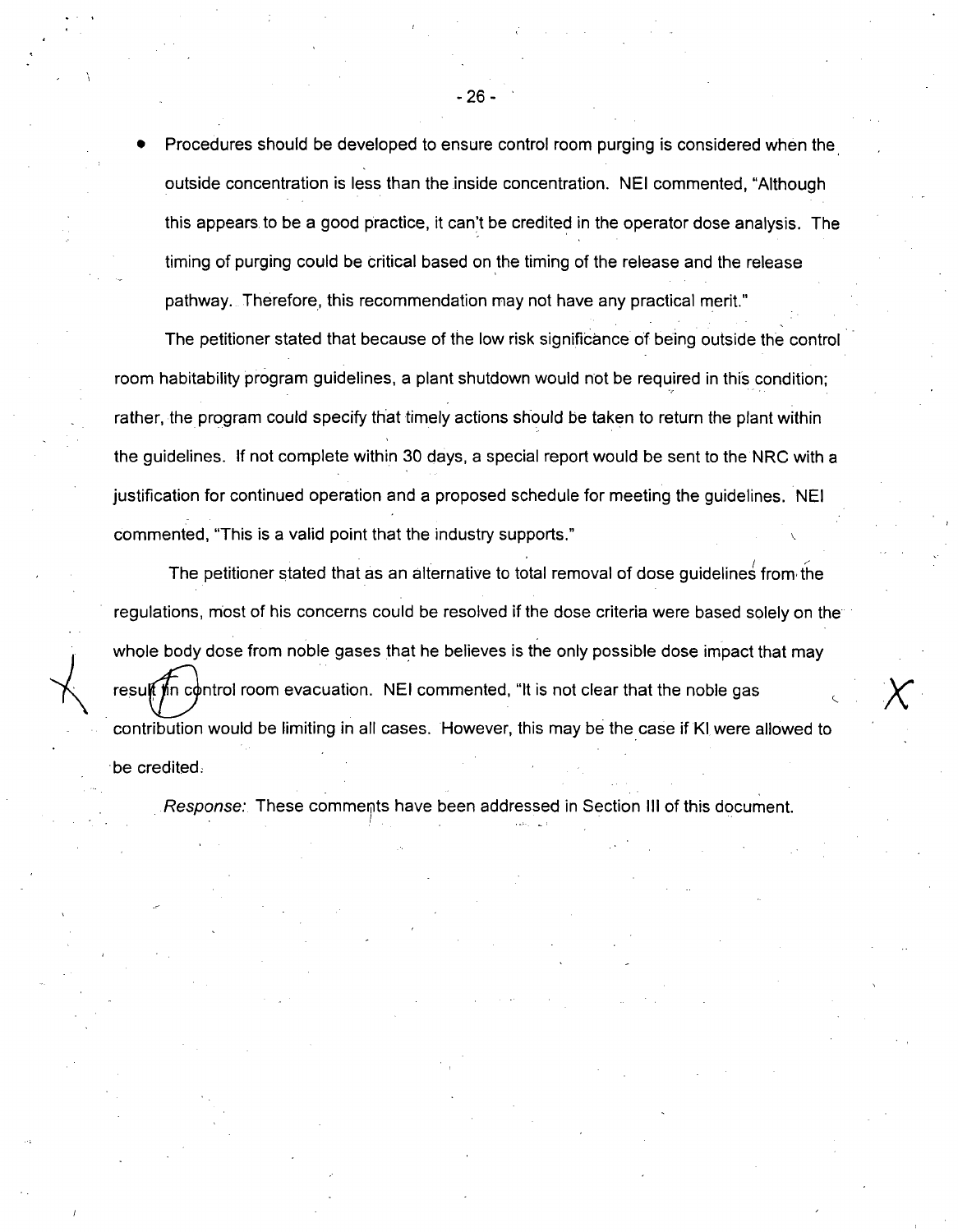

### UNITED STATES ot- **NUCLEAR** REGULATORY **COMMISSION**

**0WASHINGTON, D.C. 20555-0001**

**OFFIC E** OF THE **SEC** RETARY

> Raymond A. Crandall 3313 Stafford Ct. Florence, SC 29501

Dear Mr. Crandall:

I am responding to your letter of May 17, 2007, by which you submitted to the U.S. Nuclear Regulatory Commission (NRC) a petition for rulemaking (PRM) concerning control room habitability radiological dose requirements as governed by regulations specified in Appendix A, "General Design Criteria for Nuclear Power Plants" to Title 10, Part 50, "Domestic Licensing of Production and Utilization Facilities," of the *Code of Federal Regulations* (10 CFR Part 50) and 10 CFR 50.67, "Accident Source Term." You requested to delete the 5 rem whole body dose limit specified in General Design Criterion (GDC) 19, "Control Room" Appendix A to 10 CFR Part 50 and the 0.05 sievert (Sv) (5 rem) total effective dose equivalent (TEDE) limit specified in both GDC 19 and 10 CFR Part 50.67(b)(2)(iii). We docketed your petition PRM-50-87 and published a notice of receipt and request for public comment in the *Federal Register* on July 12, 2007 (72 FR 38030). The comment period for PRM-50-87 closed on September 25, 2007.

We received two public comments on the petition, one from Mr. Walston Chubb, and one from Mr. James H. Riley on behalf of the Nuclear Energy Institute (NEI).

Based upon our review of the petition and comments received, we have determined that the conclusions upon which you rely do not substantiate a basis to eliminate the control room radiological dose acceptance criteria from current regulations as requested. The performance based control room dose criterian is designed such that an acceptable level of control room habitability will be maint ained of the maximum credible accident scenario. We further determined that providing an acceptable level of control room habitability for design basis events is necessary to provide reasonable assurance that the control room will continue to be effectively manned and operated to mitigate the effects of the accident and protect the public health and safety. Accordingly, we are denying the PRM.

์<br>ภ